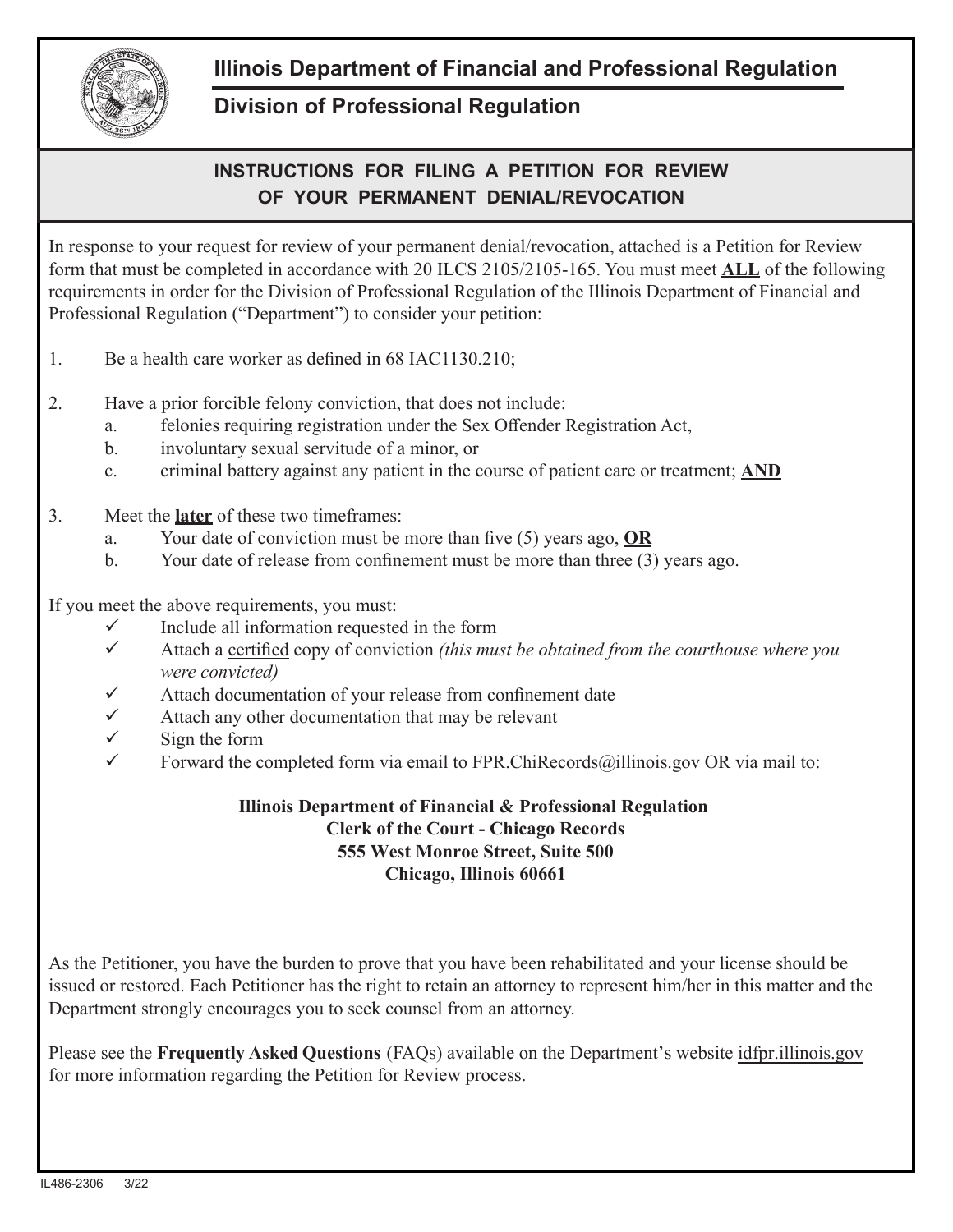| <b>STATE OF ILLINOIS</b>                            |
|-----------------------------------------------------|
| DEPARTMENT OF FINANCIAL AND PROFESSIONAL REGULATION |
| <b>DIVISION OF PROFESSIONAL REGULATION</b>          |

| UN UL LIVE EUUIUNAE REUUEALIUR                                                                                                                                              |               |                                                   |  |  |
|-----------------------------------------------------------------------------------------------------------------------------------------------------------------------------|---------------|---------------------------------------------------|--|--|
| In Re: The Petition for Review of Permanent Denial/Revocation)                                                                                                              |               | Case No.: _____________                           |  |  |
|                                                                                                                                                                             |               |                                                   |  |  |
|                                                                                                                                                                             |               |                                                   |  |  |
| <b>Petitioner Contact Information</b>                                                                                                                                       |               |                                                   |  |  |
| APPLICATION OR LICENSE NO.:<br>NAME: FIRST<br><b>LAST</b><br><b>MIDDLE</b>                                                                                                  |               |                                                   |  |  |
| ADDRESS:                                                                                                                                                                    |               |                                                   |  |  |
| EMAIL:                                                                                                                                                                      | PHONE NUMBER: |                                                   |  |  |
| ANY NAMES PREVIOUSLY KNOWN BY:                                                                                                                                              |               |                                                   |  |  |
| First Time Applicant<br>CHECK ONE:<br>Previous Applicant                                                                                                                    |               | Previous Licensee                                 |  |  |
| <b>Conviction Information</b>                                                                                                                                               |               |                                                   |  |  |
| List your forcible felony conviction(s):                                                                                                                                    |               | Date(s) of conviction:                            |  |  |
| State, county, or federal district of conviction(s):                                                                                                                        |               | Date of release from confinement (if applicable): |  |  |
| List any other crime(s) you have been convicted of, including the state, county, or federal district, and date of conviction and release from<br>confinement if applicable: |               |                                                   |  |  |
|                                                                                                                                                                             |               |                                                   |  |  |
| <b>PLEASE ATTACH:</b> (1) A CERTIFIED COPY OF CONVICTION; AND<br>(2) DOCUMENTATION OF RELEASE FROM CONFINEMENT DATE.                                                        |               |                                                   |  |  |
| Failure to provide this documentation will prevent the Department from assessing your Petition for Review.                                                                  |               |                                                   |  |  |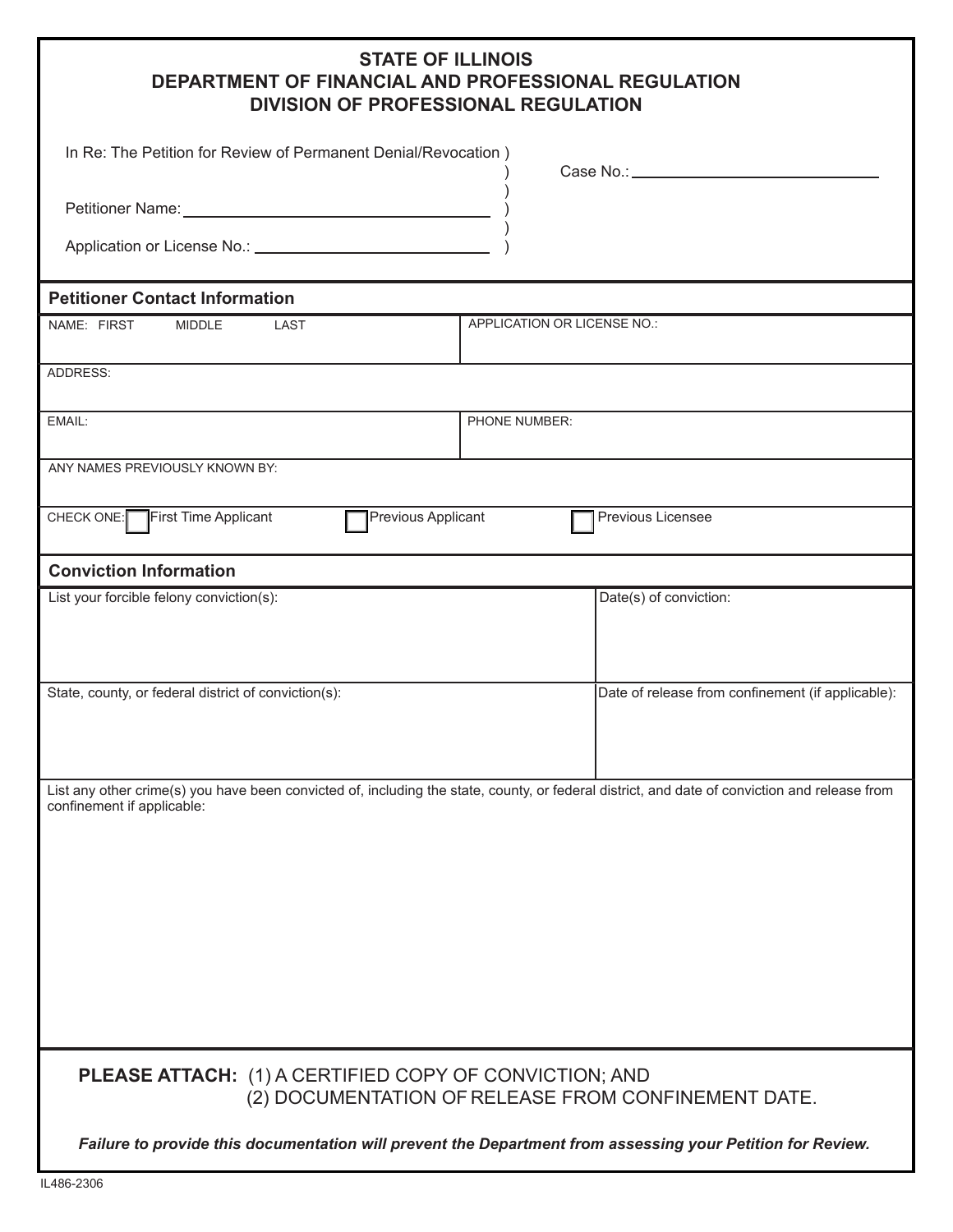| <b>Other Required Information</b>                                                                                                                                                               |
|-------------------------------------------------------------------------------------------------------------------------------------------------------------------------------------------------|
| List any prior adverse licensure action(s) taken against you, including date imposed, by any government agency of any state or<br>jurisdiction or any of the armed forces of the United States: |
|                                                                                                                                                                                                 |
|                                                                                                                                                                                                 |
| List any prior adverse action(s) taken against you, including dates imposed, by hospitals, health care facilities, residency programs,<br>employers, or insurance providers:                    |
|                                                                                                                                                                                                 |
|                                                                                                                                                                                                 |
|                                                                                                                                                                                                 |
| List any prior Petition(s) for Review of licensure denial or revocation you have filed, including dates and whether the Petition(s) was<br>granted or denied:                                   |
|                                                                                                                                                                                                 |
|                                                                                                                                                                                                 |
|                                                                                                                                                                                                 |
| List any corrective action(s) you have taken, treatment sought, or evidence of other rehabilitation since your conviction(s) which would<br>bear upon your request for review of licensure:     |
|                                                                                                                                                                                                 |
|                                                                                                                                                                                                 |